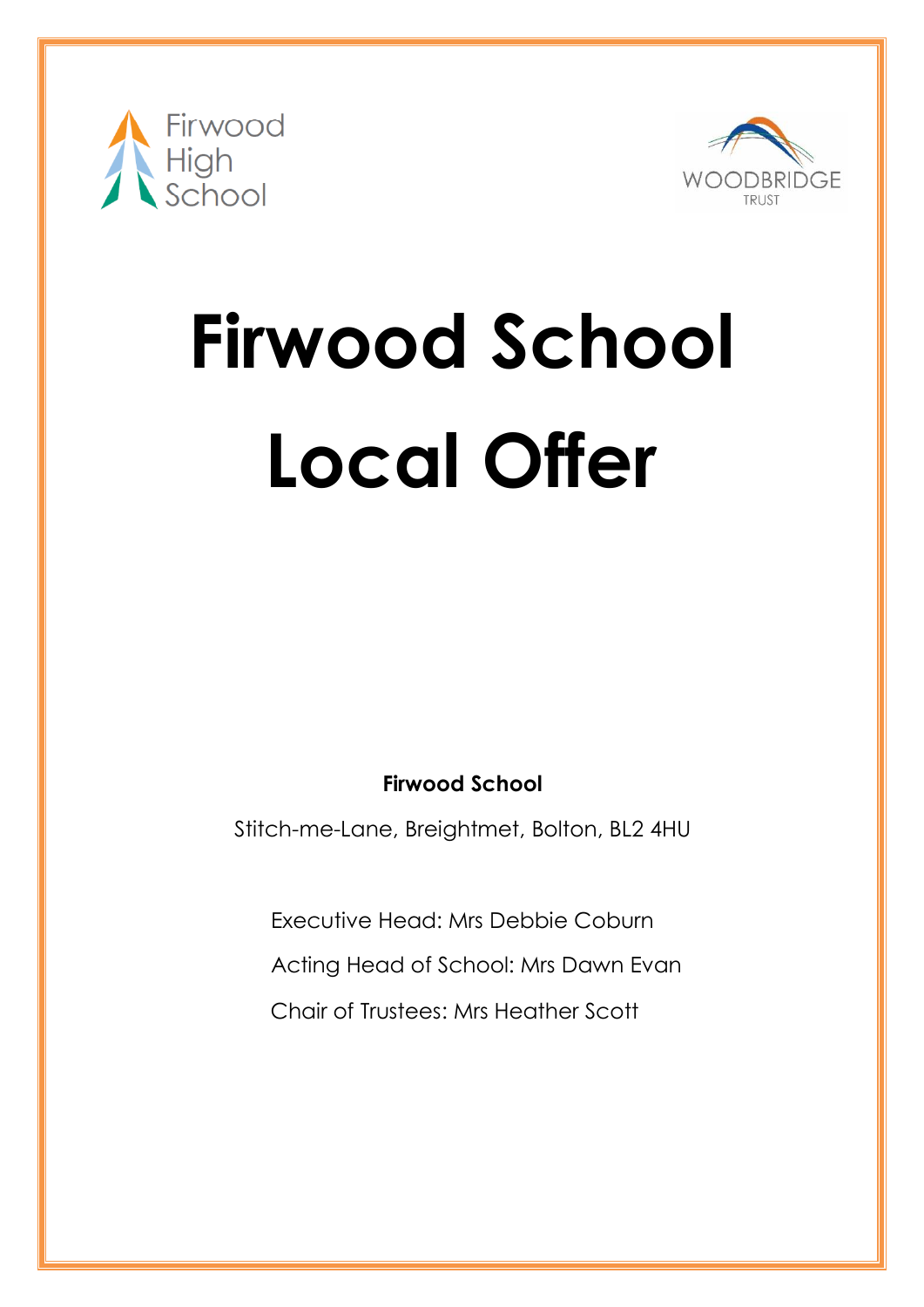#### **What is the school ethos/approach to SEN and Disability?**

(Reg 3c: In general, how do school approach the teaching of students with SEN/D?)

Firwood School is a Good Special School (Ofsted Jan 2018) with a committed ethos which encourages the development of a young person's confidence and self-esteem within a safe and caring environment where the views of all are sought, respected and reflected. The culture of Firwood School is one of "learning Without Limits", this recognises the significance of developing each young person's individual strengths and thus equip them for their future life whether through involvement with Firwood School:

- Firwood School caters for secondary aged and Post 16 young People with complex learning difficulties and, or autistic spectrum disorder. At Firwood School our young people are given the very best support to ensure that they gain the most from the educational experiences offered. Firwood staff work in partnership with parents and the wider professional community to enable each young person's learning journey to be fun yet challenging and therefore contribute to their successes in later life.
- Our commitment is to prepare our students for adulthood and their world beyond Firwood School.

Within Firwood School, the team recognises the importance of individual learning styles. We have a creative, dynamic and multi-sensory approach to learning. Our curriculum delivers the full range of skills to enable our young people to become life-long learners. Students are encouraged to explore talents and have opportunities to generalise and transfer these skills through integrated learning opportunities. Wherever possible students have the opportunity to engage with learning through first hand experiences, this may be during an educational/residential visits out of school, real objects to handle and explore or meeting invited visitors. Very small classes ensure we can actively engage in personalised learning. Lessons and activities are carried out in small groups or on a one to one basis to ensure that the focus is appropriate for each young person. Learning is highly differentiated to ensure all young People make progress. At Firwood the curriculum is based on the personalised and bespoke needs of our students and takes elements from the National Curriculum, EQUALs schemes. MAPP and other curriculum philosophies that exist. Our curriculum evolves as new theories, research and practices come into practice.

As a school we constantly enhance our curriculum offer through inclusive opportunities. These can be organised to meet individual academic learning needs as well as developing social skills. In addition, young People at Firwood feature highly in borough wide celebration events such as the Bolton Music Festival.

The Trust Board and Trustees of Firwood offer a high level of support through their involvement in school policy, practice and wider education priorities. Trustees are familiar visitors to classrooms and school events and so ensure accountability for school initiatives and development plans.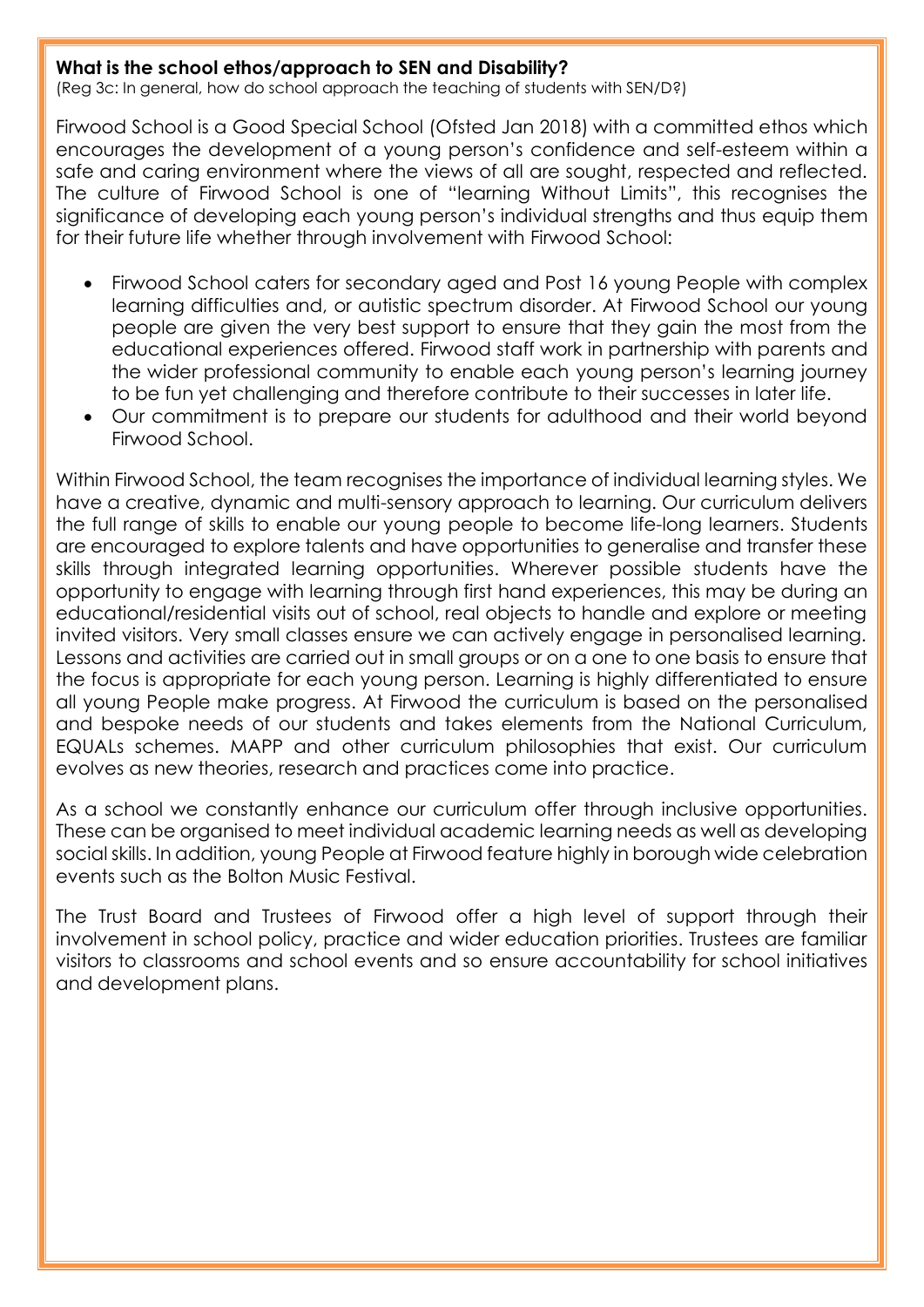# **How will I know how my child is doing in school?**

(Reg 3b: School arrangements for assessing and reviewing the progress of young People/young people with SEN)

Regular contact with home is made to provide parents and carers with an account of progress in school. Staff at Firwood are skilful in recognising and celebrating every young person's progress and achievement both at class and whole school levels.

Ongoing assessments of each young person's progress ensures that teaching staff make informed decisions about the education of each child at an individual level and shape their future learning. Learning intentions that reflect the uniqueness of every child are recorded on profile documents held in school. These documents demonstrate progress year on year and develop into a record of attainment for individual students through the course of their education at Firwood School. The recorded results are shared with parents at their young person's EHCP review which provides an opportunity to discuss rates of progress, individual strengths/successful strategies and identify any potential barriers to learning whilst agreeing appropriate next steps.

The Speech Therapy Team and Nursing team which are based within school are also available to discuss a young person's needs. Appointments to meet with these teams can be made through contacting the main school office.

Individual class teams establish systems to reward achievement e.g. token-charts, class dojo and stickers. Consistent attendance has a high priority and is discussed with parents as appropriate. The efforts of individual or small groups of young People are celebrated at the whole school assemblies and postcards are sent home.

# **How will I be involved in discussions about, planning for, and involvement in, my child's education?**

(Reg 7: School arrangements for consulting the parents of children and young people about, and involving them in, the education of their child)

Firwood School is fully committed to including parents and carers in every aspect of their young person's life at school. Procedures in place for sharing information regarding the social and academic progress of all young People include:

- Parents' evening in the Autumn Term and Summer Term of each academic year.
- EHCP cycle including end of Key Stage reviews for young people in Year 9 and Year 10 and year 14 when transitioning into Post 19 provision.
- Home school contact
- Phone contact and face to face meetings with staff as required.
- Individual Learning Plans with objectives for learning are shared on a termly basis.
- Staff available to share, demonstrate and explain resources and approaches used in school to support learning and behaviour.
- New parents meeting held in the summer term of each academic year for admission the following September.
- Transition visits for young People, parents and carers available with senior member of Firwood staff throughout the academic year.
- Parents Group activities organised in school on a regular basis.
- Parent's questionnaire
- Paediatric appointments held in school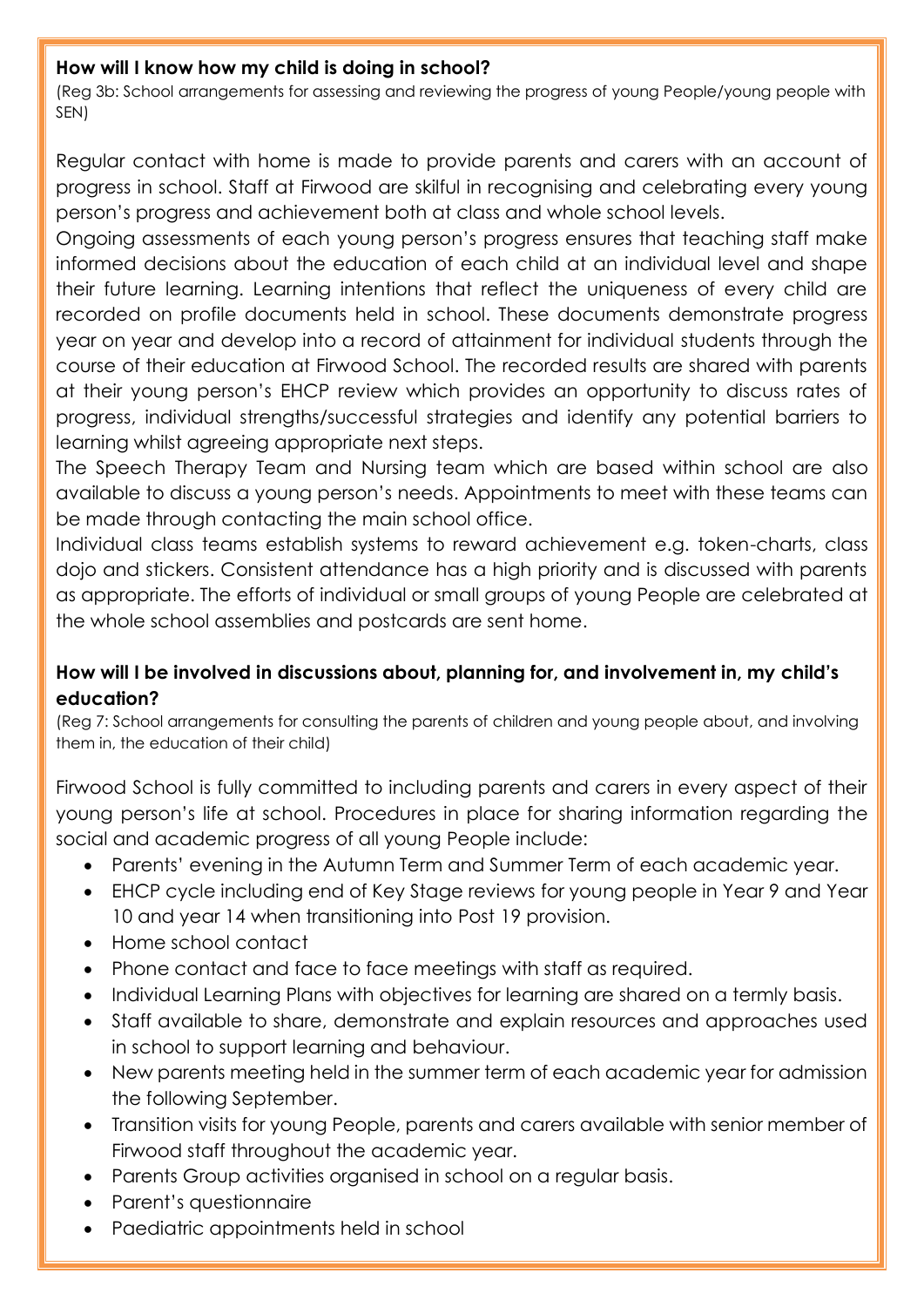- Signposting and communication with wider professionals.
- School Blog
- School Website

#### **What support will there be for my child's overall well-being**

(Reg 3g: in particular the development of their social and emotional skills)?

At Firwood we know that if we believe in our young people they will achieve their potential. This helps our young People develop a growth mind-set, develop their independent learning skills and their resilience. All staff provide high quality educational, social and dignified personal and medical care as required. High adult to student ratios ensure that all individual needs are met and all young people have access to an individualised broad and balanced curriculum. We are committed to multi-agency working to ensure that the needs of the whole person are met. Staff at Firwood liaise closely with professionals from other services including Speech and Language Therapy, School Nursing Team, Social Care, Educational Psychology Service and Physiotherapy/Occupational Therapy which provides a range of expertise to support our young people in becoming independent individuals with a high level of personal confidence. Staff at Firwood are committed to supporting students with ongoing medical needs in line with the school's Medical Needs policy. Developing independence is essential and throughout school, students are encouraged to take responsibility for keeping themselves safe, to manage and self-regulate their behaviour and develop a range of key skills to support their successes. The importance of Firwood as a total communication environment where all forms of communication are valued is significant in the school's commitment to the overall well- being of students. Communication systems in school include:

- Speech
- Signalong
- Symbols
- Picture Exchange Communication System (PECS)
- Augmentative communication systems
- Citizenship

The curriculum at Firwood delivers a diverse range of learning opportunities, which prioritise not only academic learning but also the development of life skills and skills for life. These include independent functional skills such as being able to dress, cross the road safely and prepare simple foods. The development of essential life skills are weaved through the connected curriculum themes that are offered. In addition a focus on skills for life also feature very highly, supporting all young People to have positive relationships, learn about healthy choices, develop emotional intellect, solve problems, develop their own morals and values and develop citizenship.

In addition for those young people who may have difficulty engaging with learning, due to a social and emotional, communication or sensory need, we offer a personalised curriculum pathway. Support may include specific intervention, further training and/or strategy support from pathway leads.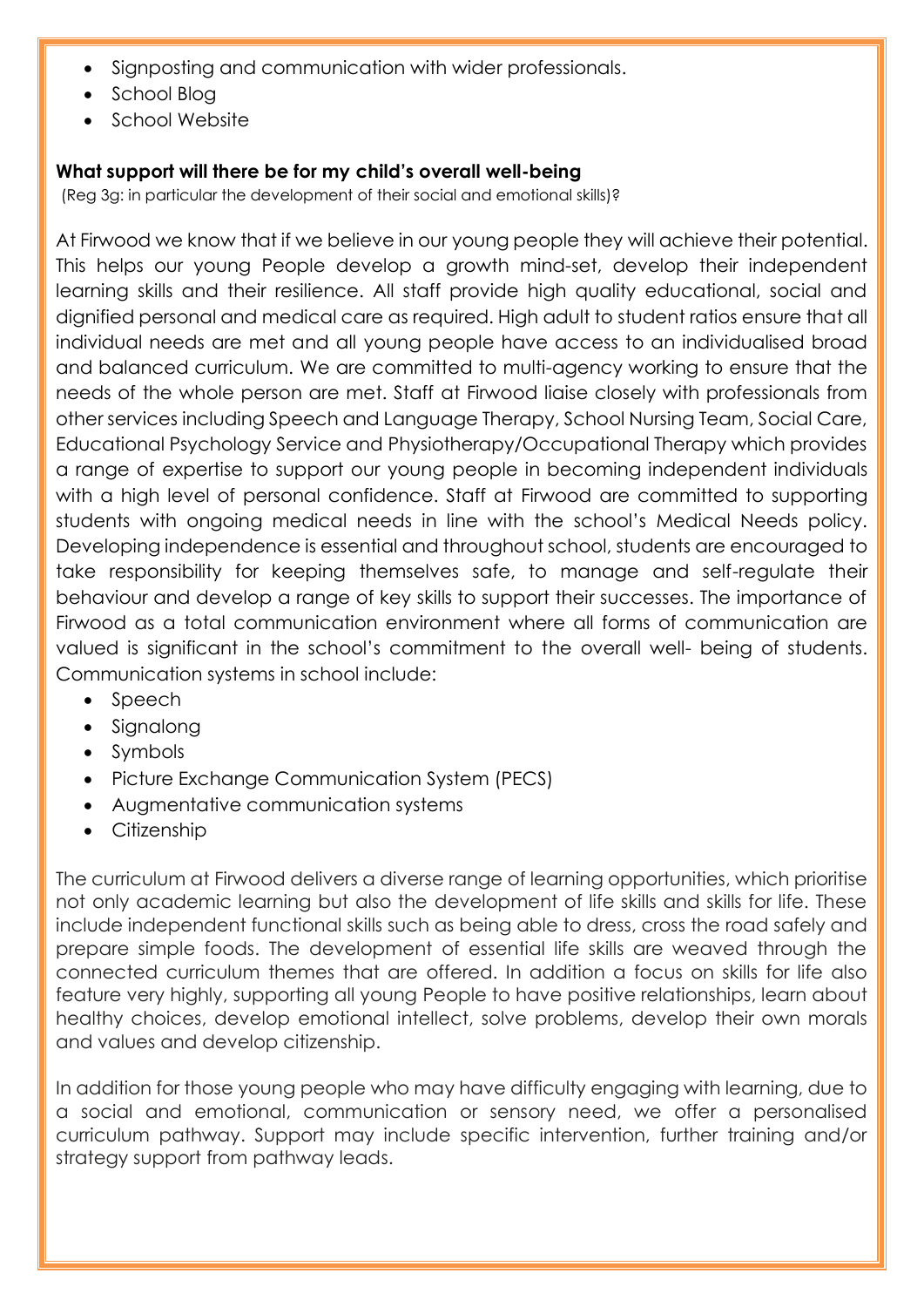Transition at all stages of a young person's educational career is a priority. Staff use a range of strategies to prepare and support our young people for any changes that occur whether it be from one session to another, one class to another, between key stages and transition into/from Firwood, including Secondary transition.

At Firwood School we do all that is possible and reasonable to safeguard our students. Clear policies and strategies are in place to ensure the safeguarding and welfare of young People especially those relating to child protection, behaviour management, Anti-Bullying, safe recruitment of staff, health and safety, harassment and discrimination. The Trustees and all those who work at Firwood put the safeguarding of young people as their highest priority to ensure that all young people are free to learn without worry or fear of harm.

# **How does Firwood school involve young people in their education and in the decision making process?**

(Reg 8: School arrangements for consulting and involving young people in their own education)

Staff of Firwood School are committed to providing opportunities for students to have a voice and comment on their experiences both of formal planned learning and social interaction such as playtime and lunchtime experiences.

The Firwood Learning Wall is a key tool that is utilised to capture student's interests and enables the young people to guide elements of their learning. Learning targets are communicated to an individual child through a variety of means – text/symbol. Staff are skilful in these strategies and use them to extend learning into following sessions. As an assessment for learning tool students are encouraged to comment on whether they feel able to complete a task independently or require continuing support "I can do it" and "More help please". Students are given the opportunity to comment on their own learning experiences on a daily basis. Staff are sensitive to every young person's opinion and ensure that there is always the opportunity for them to comment on whether they feel safe and what to do if they don't feel happy or need help. These principles are extended to the development of child questionnaires which are completed in the Summer Term.

There is an active school council whose members are selected by other young people in school. It is the responsibility of school councillors and supporting staff involved to identify areas of school that the students believe can be improved. School councillors have made formal representation to the Head of School and Trustees to request funds to improve resources and equipment available at playtime. The school councillors are also encouraged to identify community projects to support.

Student contributions in Annual Reviews/ End of Key Stage reviews are a crucial tool within Firwood to ensure their views are included in future teaching and learning experiences. Their voice must and will be heard.

All students will complete a 'my voice' questionnaire which asks them about their favourite things about school and their future aspirations. These are completed using photos, symbols or written, dependent on the young people's needs. Some students, where appropriate, have the opportunity to attend their Annual Review and can offer their opinions verbally or just take time to celebrate their achievements within the meeting.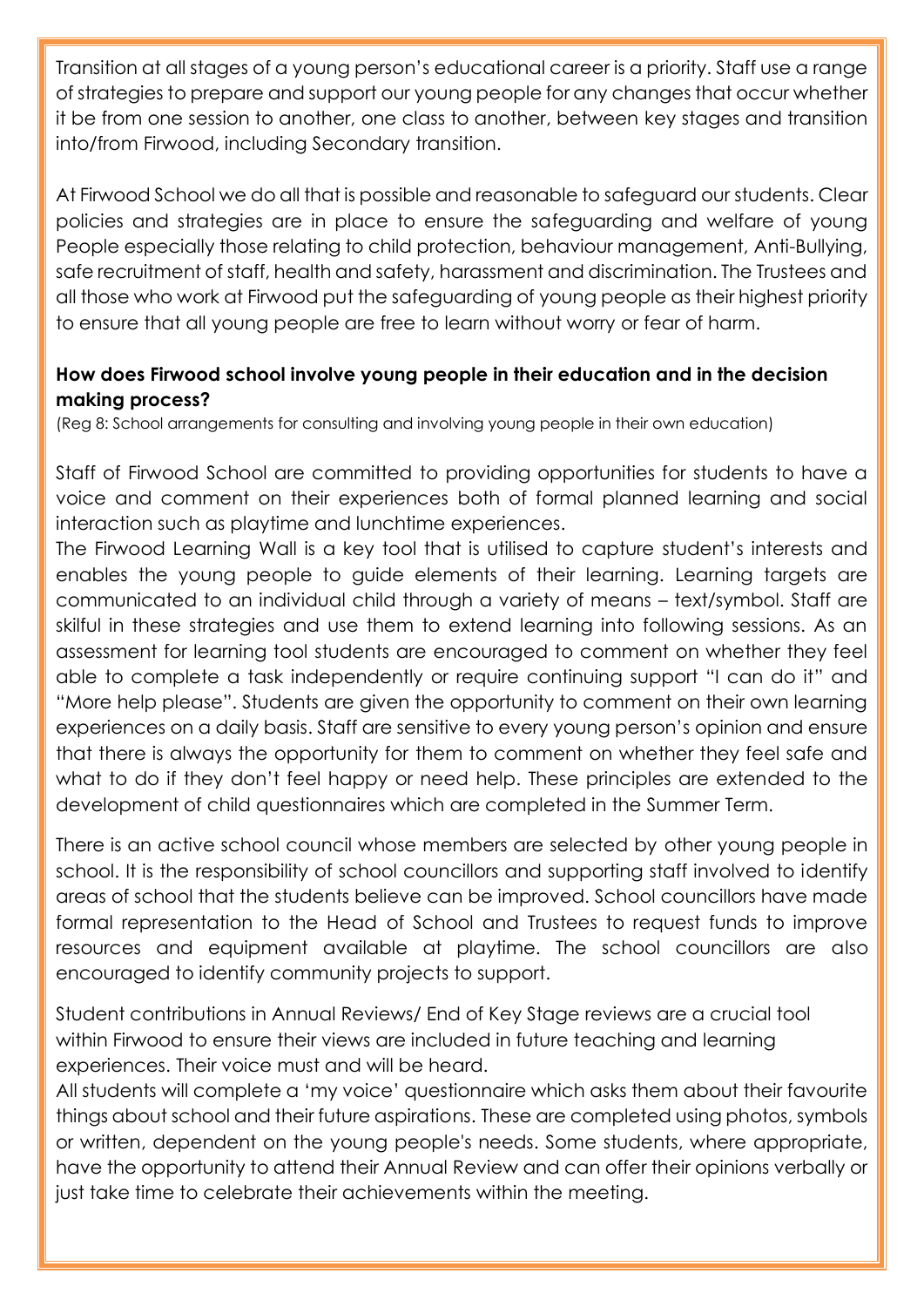During End of Key Stage Reviews students create a multisensory poster outlining elements such as; who is important to them, what they like/don't like, their aspirations and celebrate what things they believe they are good at or need more help with. It is a wonderful way to showcase our young people's voice alongside the personalised photographs outlining their achievements throughout their year.

### **Who, outside of school, can I turn to for advice and support?**

(Reg 11: Contact details of support services/groups for parents of students with SEN, for example parent partnership)

SEND Assessment Service 01204 333121 Email: [ea.sen@bolton.gov.uk](mailto:ea.sen@bolton.gov.uk) Together Trust: 0161 2834874 Information Advisory Service: 01204 848722

# **Where can I find information about Local Authority provision for young people with SEN?**

(Reg 13: Details of where the Local Offer is published)

[www.mylifeinbolton.org.uk](http://www.localdirectory.bolton.gov.uk/) [www.localdirectory.bolton.gov.uk](http://www.localdirectory.bolton.gov.uk/)

#### **How should complaints regarding SEN provision be made and how will they be dealt with?**

(Reg 9: Detail the arrangements made by the Governing Body relating to the treatment of complaints)

Any concerns requiring clarification should be directed to the Head of School, these will then be shared with appropriate members of staff and the Trustees. Complaints can also be directed to the Chair of the Trust Board via Firwood School.

#### **Who do I contact for further information?**

(Reg 4: Contact details of the SENCO)

For parents/carers of Firwood School the first point of contact is the young person's class teacher. If you are considering the school for your child, please contact the school office who will liaise with members of the Senior Leadership team regarding a visit into school or a telephone conversation to discuss anything further. Information about the school can also be found on the school website.

If you would like further information than that provided above please contact: Mrs Dawn Evans (Head of Firwood School/SENCO) 01204 333044

# **How do I get a copy of the school SEN policy?**

A copy of Firwood School's SEN policy can be obtained by contacting the school:

By Telephone: 01204 333044 By Email: office@Firwood.bolton.sch.uk